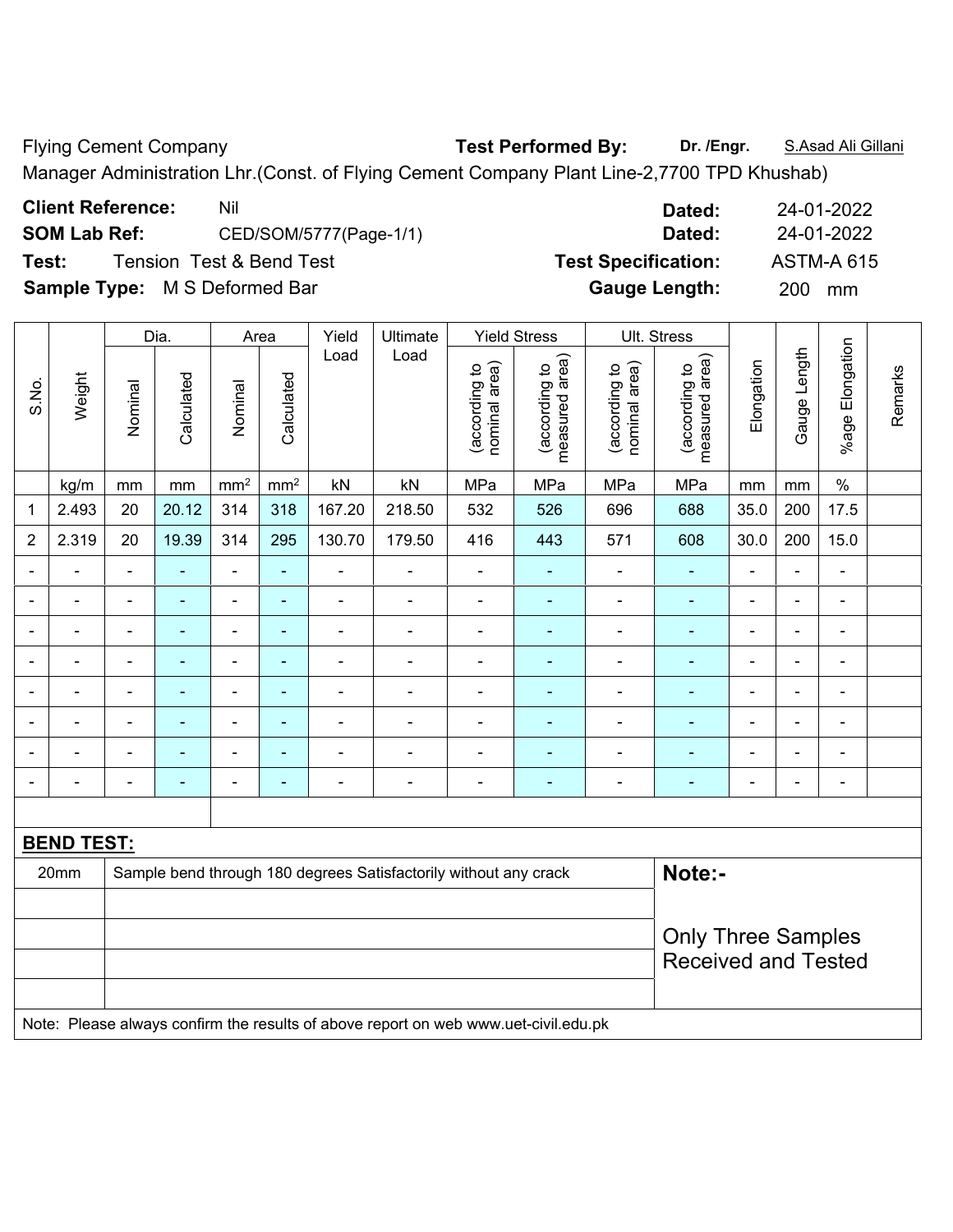Major Tanveer Ahmad ® **Test Performed By:** Dr. /Engr. **Asad Ali Gillani** 

RE-2 ACES,DHA Multan.(Civil Infrastructure Development Works DHA Multan)

| <b>Client Reference:</b> | ACES-DHAM-NLC-140                               | Dated:                     | 27-01-2021        |
|--------------------------|-------------------------------------------------|----------------------------|-------------------|
| <b>SOM Lab Ref:</b>      | CED/SOM/5771(Page-1/1)                          | Dated:                     | 28-01-2022        |
| Test:                    | Tension Test & Bend Test                        | <b>Test Specification:</b> | <b>ASTM-A 615</b> |
|                          | <b>Sample Type:</b> Deformed Bar (Mughal Steel) | <b>Gauge Length:</b>       | <b>200</b><br>mm  |

|                |                   |                          | Dia.                                                                       |                              | Area                     | Yield<br>Ultimate        |                              |                                | <b>Yield Stress</b>             |                                | Ult. Stress                     |                          |                |                          |         |
|----------------|-------------------|--------------------------|----------------------------------------------------------------------------|------------------------------|--------------------------|--------------------------|------------------------------|--------------------------------|---------------------------------|--------------------------------|---------------------------------|--------------------------|----------------|--------------------------|---------|
| S.No.          | Weight            | Nominal                  | Calculated                                                                 | Nominal                      | Calculated               | Load                     | Load                         | (according to<br>nominal area) | (according to<br>measured area) | (according to<br>nominal area) | measured area)<br>(according to | Elongation               | Gauge Length   | Elongation<br>%age I     | Remarks |
|                | kg/m              | mm                       | $\,mm$                                                                     | mm <sup>2</sup>              | mm <sup>2</sup>          | kN                       | kN                           | MPa                            | MPa                             | MPa                            | MPa                             | mm                       | mm             | $\%$                     |         |
| 1              | 0.883             | 12                       | 11.94                                                                      | 113                          | 112                      | 60.50                    | 72.00                        | 535                            | 541                             | 637                            | 643                             | 25.0                     | 200            | 12.5                     |         |
| $\overline{2}$ | 0.881             | 12                       | 11.95                                                                      | 113                          | 112                      | 59.50                    | 72.20                        | 526                            | 531                             | 638                            | 644                             | 25.0                     | 200            | 12.5                     |         |
|                | $\blacksquare$    | $\blacksquare$           |                                                                            | $\blacksquare$               | ä,                       | $\blacksquare$           | ä,                           | $\blacksquare$                 | $\blacksquare$                  |                                | ä,                              |                          | L,             | ä,                       |         |
| ۰              | ۰                 | $\overline{\phantom{a}}$ | $\blacksquare$                                                             | $\overline{\phantom{a}}$     | $\blacksquare$           | $\blacksquare$           | $\blacksquare$               | $\overline{\phantom{a}}$       | $\blacksquare$                  | $\blacksquare$                 | $\blacksquare$                  | $\blacksquare$           | L,             | $\blacksquare$           |         |
|                | $\blacksquare$    | $\blacksquare$           | $\blacksquare$                                                             | ۰                            | ٠                        | $\blacksquare$           | $\blacksquare$               | $\blacksquare$                 |                                 |                                | ۰                               | $\blacksquare$           | Ē,             | $\blacksquare$           |         |
|                | ۰                 | $\blacksquare$           | ۳                                                                          | $\blacksquare$               | $\blacksquare$           | $\blacksquare$           | $\blacksquare$               | $\blacksquare$                 |                                 |                                | $\blacksquare$                  | $\blacksquare$           | L,             | ÷                        |         |
| $\overline{a}$ | $\overline{a}$    | $\blacksquare$           | ٠                                                                          | $\qquad \qquad \blacksquare$ | $\blacksquare$           | $\blacksquare$           | $\qquad \qquad \blacksquare$ | $\blacksquare$                 | $\blacksquare$                  | $\blacksquare$                 | ۰                               | $\blacksquare$           | $\blacksquare$ | $\blacksquare$           |         |
|                |                   | $\blacksquare$           | $\blacksquare$                                                             | $\blacksquare$               | $\blacksquare$           | $\blacksquare$           | $\blacksquare$               | $\blacksquare$                 |                                 |                                | ÷,                              | ä,                       | L,             | $\blacksquare$           |         |
|                |                   |                          |                                                                            | ۰                            |                          |                          |                              |                                |                                 |                                |                                 |                          | Ē,             | L,                       |         |
| ۰              |                   | $\blacksquare$           | $\blacksquare$                                                             | $\qquad \qquad \blacksquare$ | $\overline{\phantom{0}}$ | $\overline{\phantom{0}}$ | $\qquad \qquad \blacksquare$ | $\blacksquare$                 | $\blacksquare$                  |                                | -                               | $\overline{\phantom{a}}$ | L,             | $\overline{\phantom{a}}$ |         |
|                |                   |                          |                                                                            |                              |                          |                          |                              |                                |                                 |                                |                                 |                          |                |                          |         |
|                | <b>BEND TEST:</b> |                          |                                                                            |                              |                          |                          |                              |                                |                                 |                                |                                 |                          |                |                          |         |
|                | 12mm              |                          | Note:-<br>Sample bend through 180 degrees Satisfactorily without any crack |                              |                          |                          |                              |                                |                                 |                                |                                 |                          |                |                          |         |
|                |                   |                          |                                                                            |                              |                          |                          |                              |                                |                                 |                                |                                 |                          |                |                          |         |
|                |                   |                          |                                                                            |                              |                          |                          |                              |                                |                                 |                                | <b>Only Three Samples</b>       |                          |                |                          |         |
|                |                   |                          |                                                                            |                              |                          |                          |                              |                                |                                 |                                | <b>Received and Tested</b>      |                          |                |                          |         |
|                |                   |                          |                                                                            |                              |                          |                          |                              |                                |                                 |                                |                                 |                          |                |                          |         |

Note: Please always confirm the results of above report on web www.uet-civil.edu.pk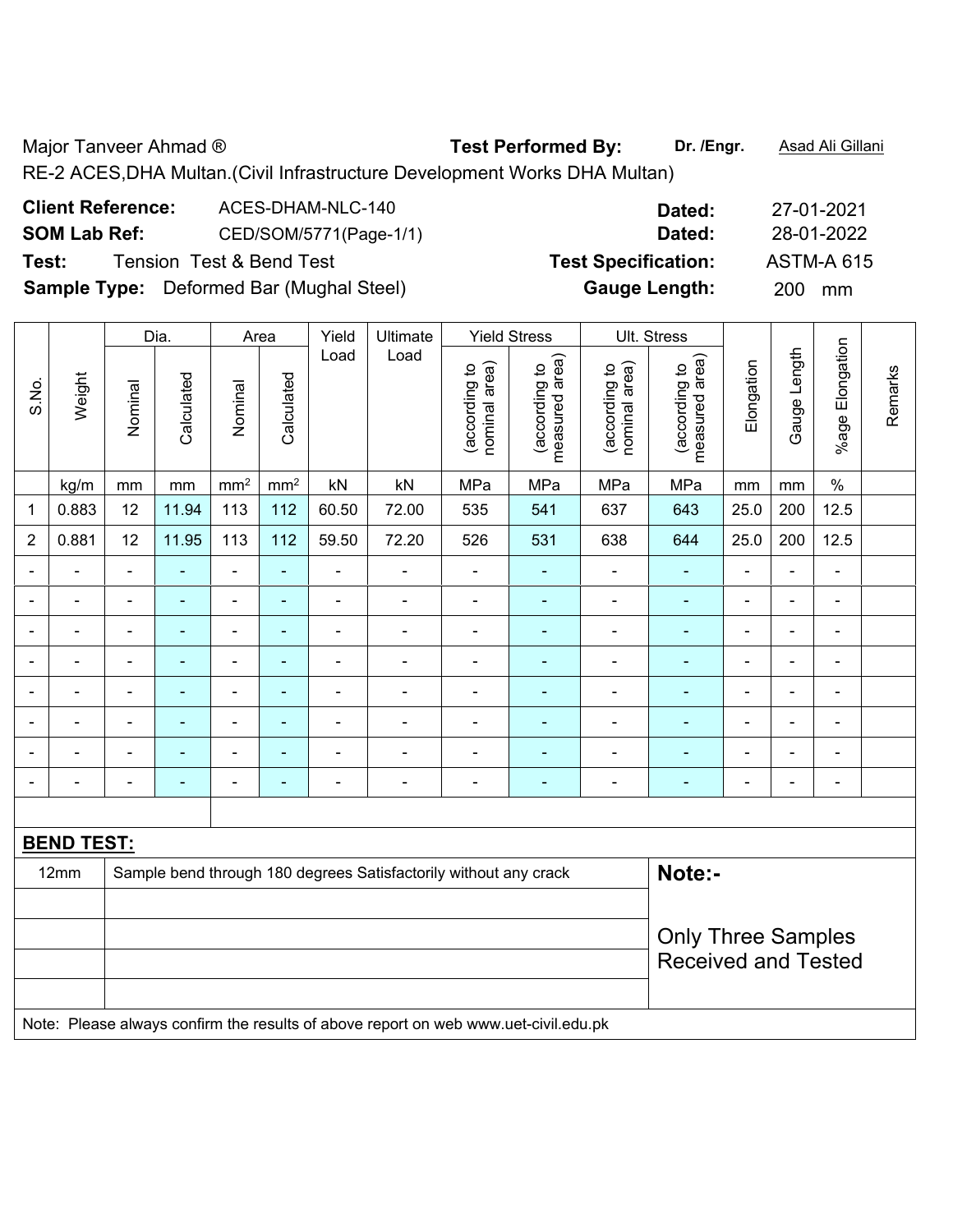Sub Divisional officer, **Test Performed By:** Dr. /Engr. **Asad Ali Gillani** Associated By: Dr. /Engr. **Asad Ali Gillani** 

HSD Taunsa(Const Of Pile Foundation Bridge At Jarh Leghari Over River Creek Teh.Taunsa)

|                                              |                            | <b>SOM Lab</b>    | 5769 (Page- |
|----------------------------------------------|----------------------------|-------------------|-------------|
| <b>Client Reference:</b><br>1191/T           |                            | Ref:              | 1/2)        |
| 27-11-2021<br>Dated:                         |                            | Dated:            | 28-01-2022  |
| Test:<br><b>Tension Test &amp; Bend Test</b> | <b>Test Specification:</b> | <b>ASTM-A-615</b> |             |
| <b>Gauge Length:</b><br>inch                 | <b>Sample Type:</b>        | Deformed Bar      |             |

|                |                                                                                     |                                                                                                | Dia.                     |                 | Area            | Yield | Ultimate                                                         |                                | <b>Yield Stress</b>             |                                | Ult. Stress                     |            |                   |                       |         |
|----------------|-------------------------------------------------------------------------------------|------------------------------------------------------------------------------------------------|--------------------------|-----------------|-----------------|-------|------------------------------------------------------------------|--------------------------------|---------------------------------|--------------------------------|---------------------------------|------------|-------------------|-----------------------|---------|
| S.No.          | Weight                                                                              | Nominal                                                                                        | Calculated               | Nominal         | Calculated      | Load  | Load                                                             | nominal area)<br>(according to | (according to<br>measured area) | nominal area)<br>(according to | measured area)<br>(according to | Elongation | Length<br>Gauge I | Elongation<br>$%$ age | Remarks |
|                | lb/ft                                                                               | $\#$                                                                                           | in                       | in <sup>2</sup> | in <sup>2</sup> | Tons  | Tons                                                             | psi                            | psi                             | psi                            | psi                             | in         | in                | $\%$                  |         |
| 1              | 3.408                                                                               | 9                                                                                              | 1.130                    | 1.00            | 1.002           | 32.06 | 44.16                                                            | 70710                          | 70570                           | 97390                          | 97200                           | 1.30       | 8.0               | 16.3                  |         |
| $\overline{2}$ | 3.422                                                                               | 9                                                                                              | 1.132                    | 1.00            | 1.006           | 32.13 | 44.14                                                            | 70860                          | 70440                           | 97350                          | 96770                           | 1.40       | 8.0               | 17.5                  |         |
| 3              | 2.657                                                                               | 8                                                                                              | 0.997                    | 0.79            | 0.781           | 24.67 | 35.29                                                            | 68870                          | 69660                           | 98520                          | 99660                           | 1.60       | 8.0               | 20.0                  |         |
| 4              | 2.639                                                                               | 8                                                                                              | 0.994                    | 0.79            | 0.776           | 24.69 | 35.19                                                            | 68930                          | 70170                           | 98240                          | 100010                          | 1.60       | 8.0               | 20.0                  |         |
| 5              | 1.502                                                                               | 6                                                                                              | 0.749                    | 0.44            | 0.441           | 13.58 | 20.10                                                            | 68060                          | 67910                           | 100760                         | 100530                          | 1.40       | 8.0               | 17.5                  |         |
| 6              | 1.505                                                                               | 6                                                                                              | 0.750                    | 0.44            | 0.442           | 13.78 | 20.44                                                            | 69080                          | 68770                           | 102450                         | 101980                          | 1.50       | 8.0               | 18.8                  |         |
| $\overline{7}$ | 0.670                                                                               | 4                                                                                              | 0.501                    | 0.20            | 0.197           | 6.37  | 8.96                                                             | 70260                          | 71330                           | 98810                          | 100310                          | 1.10       | 8.0               | 13.8                  |         |
| 8              | 0.668                                                                               | 4                                                                                              | 0.500                    | 0.20            | 0.196           | 6.37  | 8.94                                                             | 70260                          | 71690                           | 98580                          | 100600                          | 1.20       | 8.0               | 15.0                  |         |
|                |                                                                                     |                                                                                                |                          |                 |                 |       |                                                                  |                                |                                 |                                |                                 |            |                   |                       |         |
|                |                                                                                     |                                                                                                | $\overline{\phantom{0}}$ | ۰               | ۰               |       | $\blacksquare$                                                   | $\overline{\phantom{0}}$       | $\overline{\phantom{0}}$        | ÷                              |                                 |            |                   | $\blacksquare$        |         |
|                |                                                                                     |                                                                                                |                          |                 |                 |       |                                                                  |                                |                                 |                                |                                 |            |                   |                       |         |
|                | <b>BEND TEST:</b>                                                                   |                                                                                                |                          |                 |                 |       |                                                                  |                                |                                 |                                |                                 |            |                   |                       |         |
|                | #9                                                                                  |                                                                                                |                          |                 |                 |       | Sample bend through 180 degrees Satisfactorily without any crack |                                |                                 |                                | Note:-                          |            |                   |                       |         |
|                | #8                                                                                  | Sample bend through 180 degrees Satisfactorily without any crack                               |                          |                 |                 |       |                                                                  |                                |                                 |                                |                                 |            |                   |                       |         |
|                | #6                                                                                  | Sample bend through 180 degrees Satisfactorily without any crack<br><b>Only Twelve Samples</b> |                          |                 |                 |       |                                                                  |                                |                                 |                                |                                 |            |                   |                       |         |
|                | #4                                                                                  | <b>Received and Tested</b><br>Sample bend through 180 degrees Satisfactorily without any crack |                          |                 |                 |       |                                                                  |                                |                                 |                                |                                 |            |                   |                       |         |
|                |                                                                                     |                                                                                                |                          |                 |                 |       |                                                                  |                                |                                 |                                |                                 |            |                   |                       |         |
|                | Note: Please always confirm the results of above report on web www.uet-civil.edu.pk |                                                                                                |                          |                 |                 |       |                                                                  |                                |                                 |                                |                                 |            |                   |                       |         |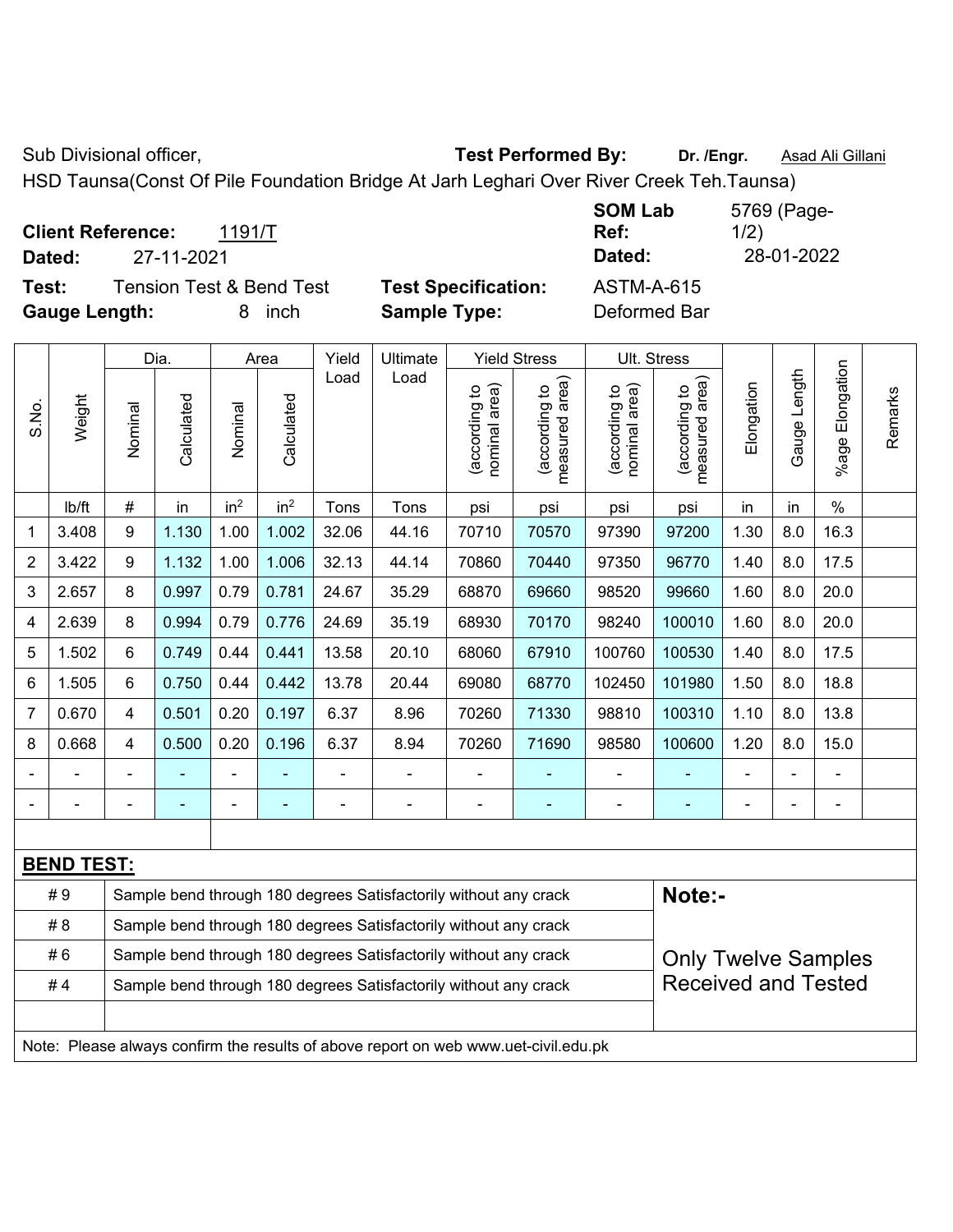Sub Divisional officer, **Test Performed By:** Dr. /Engr. **Asad Ali Gillani** Associated By: Dr. /Engr. **Asad Ali Gillani** 

HSD Taunsa(Const Of Pile Foundation Bridge At Sanghar Nullah Basti Mundrani Teh.Taunsa)

|                      | <b>Client Reference:</b> | 1278/T                              |                            | <b>SOM Lab</b><br>Ref: | 5769 (Page-<br>2/2) |
|----------------------|--------------------------|-------------------------------------|----------------------------|------------------------|---------------------|
| Dated:               | 27-11-2021               |                                     |                            | Dated:                 | 28-01-2022          |
| Test:                |                          | <b>Tension Test &amp; Bend Test</b> | <b>Test Specification:</b> | <b>ASTM-A-615</b>      |                     |
| <b>Gauge Length:</b> |                          | inch<br>8                           | <b>Sample Type:</b>        | Deformed Bar           |                     |

|                |                                                                                     |                                                                                                | Dia.       |                 | Area            | Yield | <b>Ultimate</b>                                                  |                                | <b>Yield Stress</b>             |                                | Ult. Stress                     |            |              |                       |         |
|----------------|-------------------------------------------------------------------------------------|------------------------------------------------------------------------------------------------|------------|-----------------|-----------------|-------|------------------------------------------------------------------|--------------------------------|---------------------------------|--------------------------------|---------------------------------|------------|--------------|-----------------------|---------|
| S.No.          | Weight                                                                              | Nominal                                                                                        | Calculated | Nominal         | Calculated      | Load  | Load                                                             | nominal area)<br>(according to | (according to<br>measured area) | nominal area)<br>(according to | measured area)<br>(according to | Elongation | Gauge Length | Elongation<br>$%$ age | Remarks |
|                | lb/ft                                                                               | $\#$                                                                                           | in         | in <sup>2</sup> | in <sup>2</sup> | Tons  | Tons                                                             | psi                            | psi                             | psi                            | psi                             | in         | in           | $\%$                  |         |
| 1              | 2.680                                                                               | 8                                                                                              | 1.002      | 0.79            | 0.788           | 23.54 | 35.34                                                            | 65710                          | 65880                           | 98660                          | 98920                           | 1.60       | 8.0          | 20.0                  |         |
| $\overline{2}$ | 2.684                                                                               | 8                                                                                              | 1.002      | 0.79            | 0.789           | 23.52 | 35.36                                                            | 65650                          | 65740                           | 98720                          | 98850                           | 1.50       | 8.0          | 18.8                  |         |
| 3              | 1.499                                                                               | 6                                                                                              | 0.749      | 0.44            | 0.441           | 13.53 | 20.13                                                            | 67810                          | 67650                           | 100910                         | 100680                          | 1.40       | 8.0          | 17.5                  |         |
| 4              | 1.497                                                                               | 6                                                                                              | 0.748      | 0.44            | 0.440           | 13.51 | 20.11                                                            | 67700                          | 67700                           | 100810                         | 100810                          | 1.50       | 8.0          | 18.8                  |         |
| 5              | 1.061                                                                               | 5                                                                                              | 0.630      | 0.31            | 0.312           | 9.58  | 14.04                                                            | 68170                          | 67740                           | 99860                          | 99220                           | 1.30       | 8.0          | 16.3                  |         |
| 6              | 0.737                                                                               | 5                                                                                              | 0.526      | 0.31            | 0.217           | 9.65  | 14.14                                                            | 68680                          | 98110                           | 100590                         | 143700                          | 1.40       | 8.0          | 17.5                  |         |
| $\overline{7}$ | 0.666                                                                               | 4                                                                                              | 0.500      | 0.20            | 0.196           | 6.44  | 9.04                                                             | 71040                          | 72490                           | 99710                          | 101740                          | 1.30       | 8.0          | 16.3                  |         |
| 8              | 0.670                                                                               | $\overline{4}$                                                                                 | 0.501      | 0.20            | 0.197           | 6.49  | 8.97                                                             | 71610                          | 72700                           | 98920                          | 100430                          | 1.20       | 8.0          | 15.0                  |         |
|                |                                                                                     |                                                                                                |            |                 |                 |       |                                                                  |                                |                                 |                                |                                 |            |              |                       |         |
|                |                                                                                     |                                                                                                |            | ÷               |                 |       |                                                                  | ÷                              | $\overline{a}$                  | $\blacksquare$                 |                                 |            | ÷            | $\blacksquare$        |         |
|                |                                                                                     |                                                                                                |            |                 |                 |       |                                                                  |                                |                                 |                                |                                 |            |              |                       |         |
|                | <b>BEND TEST:</b>                                                                   |                                                                                                |            |                 |                 |       |                                                                  |                                |                                 |                                |                                 |            |              |                       |         |
|                | # 8                                                                                 |                                                                                                |            |                 |                 |       | Sample bend through 180 degrees Satisfactorily without any crack |                                |                                 |                                | Note:-                          |            |              |                       |         |
|                | #6                                                                                  | Sample bend through 180 degrees Satisfactorily without any crack                               |            |                 |                 |       |                                                                  |                                |                                 |                                |                                 |            |              |                       |         |
|                | #5                                                                                  | Sample bend through 180 degrees Satisfactorily without any crack<br><b>Only Twelve Samples</b> |            |                 |                 |       |                                                                  |                                |                                 |                                |                                 |            |              |                       |         |
|                | #4                                                                                  |                                                                                                |            |                 |                 |       | Sample bend through 180 degrees Satisfactorily without any crack |                                |                                 |                                | <b>Received and Tested</b>      |            |              |                       |         |
|                |                                                                                     |                                                                                                |            |                 |                 |       |                                                                  |                                |                                 |                                |                                 |            |              |                       |         |
|                | Note: Please always confirm the results of above report on web www.uet-civil.edu.pk |                                                                                                |            |                 |                 |       |                                                                  |                                |                                 |                                |                                 |            |              |                       |         |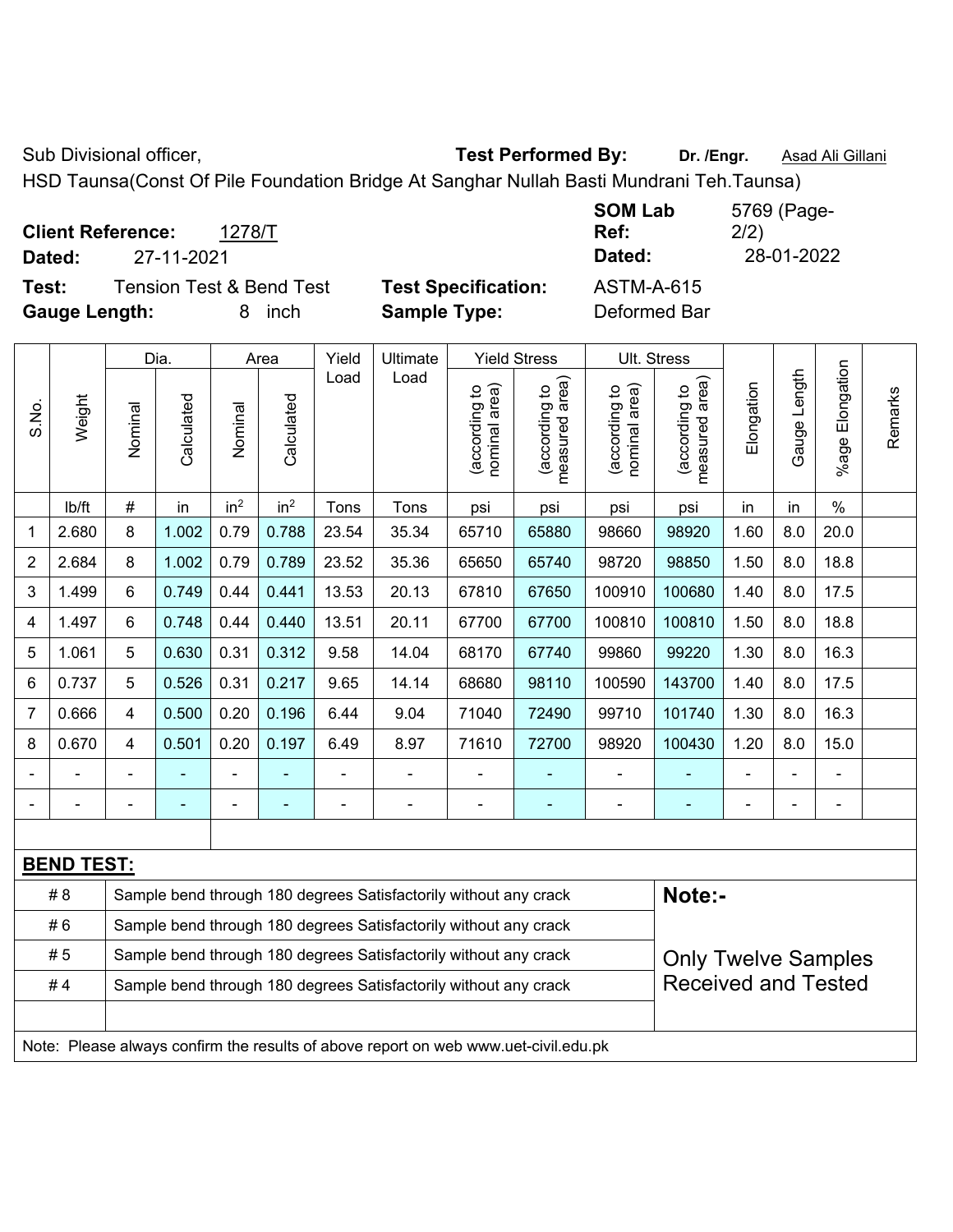Abdul Ghafar **Test Performed By:** Dr. /Engr. **Rizwan Azam** 

PM Liberty Builders.( Const. Of Zee Avenue-Ramada Hotel & Suites 17-A Cooper Rd,Lahore)

## **Client Reference:** ST/UET/20220128

**Dated:** 28-01-2022 **Dated:** 28-01-2022

**Test:** Tension Test & Bend Test **Test Specification:** ASTM-A-615 **Gauge Length:** 8 inch **Sample Type:** Deformed Bar (Batala Premium)

| <b>SOM Lab</b> | 5770 (Page- |
|----------------|-------------|
| Ref:           | 1/1)        |
| Dated:         | 28-01-2022  |

|                |                                                                                     |                | Dia.                   |                              | Area                     | Yield          | Ultimate                                    |                                | <b>Yield Stress</b>             |                                | Ult. Stress                     |                          |                |                           |         |
|----------------|-------------------------------------------------------------------------------------|----------------|------------------------|------------------------------|--------------------------|----------------|---------------------------------------------|--------------------------------|---------------------------------|--------------------------------|---------------------------------|--------------------------|----------------|---------------------------|---------|
| S.No.          | Weight                                                                              | Nominal        | Calculated             | Nominal                      | Calculated               | Load           | Load                                        | nominal area)<br>(according to | (according to<br>measured area) | nominal area)<br>(according to | (according to<br>measured area) | Elongation               | Gauge Length   | Elongation<br>$%$ age $ $ | Remarks |
|                | lb/ft                                                                               | $\#$           | in                     | in <sup>2</sup>              | in <sup>2</sup>          | Tons           | Tons                                        | psi                            | psi                             | psi                            | psi                             | in                       | in             | $\%$                      |         |
| 1              | 0.662                                                                               | 4              | 0.498                  | 0.20                         | 0.195                    | 6.63           | 9.12                                        | 73070                          | 74940                           | 100610                         | 103190                          | 1.10                     | 8.0            | 13.8                      |         |
| $\overline{2}$ | 0.649                                                                               | 4              | 0.493                  | 0.20                         | 0.191                    | 6.49           | 9.04                                        | 71610                          | 74980                           | 99710                          | 104410                          | 1.10                     | 8.0            | 13.8                      |         |
| 3              | 0.663                                                                               | 4              | 0.498                  | 0.20                         | 0.195                    | 6.39           | 8.99                                        | 70480                          | 72290                           | 99150                          | 101690                          | 1.20                     | 8.0            | 15.0                      |         |
| 4              | 0.658                                                                               | 4              | 0.496                  | 0.20                         | 0.193                    | 6.37           | 9.07                                        | 70260                          | 72810                           | 100050                         | 103670                          | 1.20                     | 8.0            | 15.0                      |         |
|                | ÷                                                                                   | $\blacksquare$ | ä,                     | $\blacksquare$               | $\blacksquare$           | $\blacksquare$ | ÷                                           | ÷,                             | $\blacksquare$                  | $\blacksquare$                 | $\blacksquare$                  | $\overline{\phantom{a}}$ | $\blacksquare$ | $\blacksquare$            |         |
|                | ä,                                                                                  | ä,             | ÷,                     | $\qquad \qquad \blacksquare$ | $\overline{\phantom{a}}$ | $\blacksquare$ | ä,                                          | $\blacksquare$                 | $\blacksquare$                  | $\blacksquare$                 | $\blacksquare$                  | ä,                       | $\blacksquare$ | $\blacksquare$            |         |
| $\blacksquare$ | $\blacksquare$                                                                      | $\blacksquare$ | ä,                     | ÷,                           | $\overline{\phantom{a}}$ | $\blacksquare$ | $\overline{\phantom{a}}$                    | $\blacksquare$                 | $\blacksquare$                  | $\overline{\phantom{a}}$       | $\blacksquare$                  | ä,                       | ÷              | $\blacksquare$            |         |
|                |                                                                                     |                | $\blacksquare$         |                              |                          |                |                                             | $\blacksquare$                 | $\blacksquare$                  | $\blacksquare$                 |                                 |                          | $\overline{a}$ | $\blacksquare$            |         |
|                |                                                                                     |                |                        |                              |                          |                |                                             | ٠                              |                                 |                                |                                 |                          | -              | ÷                         |         |
|                |                                                                                     | $\blacksquare$ | ۰                      | L.                           |                          |                | $\blacksquare$                              | $\overline{\phantom{a}}$       | $\overline{\phantom{0}}$        | $\blacksquare$                 | $\overline{\phantom{0}}$        | $\blacksquare$           |                | $\blacksquare$            |         |
|                | <b>Witnessed By:</b>                                                                |                |                        |                              |                          |                | <b>Bilal Ashraf (Civil Site Supervisor)</b> |                                |                                 |                                |                                 |                          |                |                           |         |
|                | <b>BEND TEST:</b>                                                                   |                |                        |                              |                          |                |                                             |                                |                                 |                                |                                 |                          |                |                           |         |
|                | $\overline{a}$                                                                      |                | No Bend test performed |                              |                          |                |                                             |                                |                                 |                                | Note:-                          |                          |                |                           |         |
|                |                                                                                     |                |                        |                              |                          |                |                                             |                                |                                 |                                |                                 |                          |                |                           |         |
|                |                                                                                     |                |                        |                              |                          |                |                                             |                                |                                 |                                | <b>Only Four Samples</b>        |                          |                |                           |         |
|                |                                                                                     |                |                        |                              |                          |                |                                             |                                |                                 |                                | <b>Received and Tested</b>      |                          |                |                           |         |
|                |                                                                                     |                |                        |                              |                          |                |                                             |                                |                                 |                                |                                 |                          |                |                           |         |
|                | Note: Please always confirm the results of above report on web www.uet-civil.edu.pk |                |                        |                              |                          |                |                                             |                                |                                 |                                |                                 |                          |                |                           |         |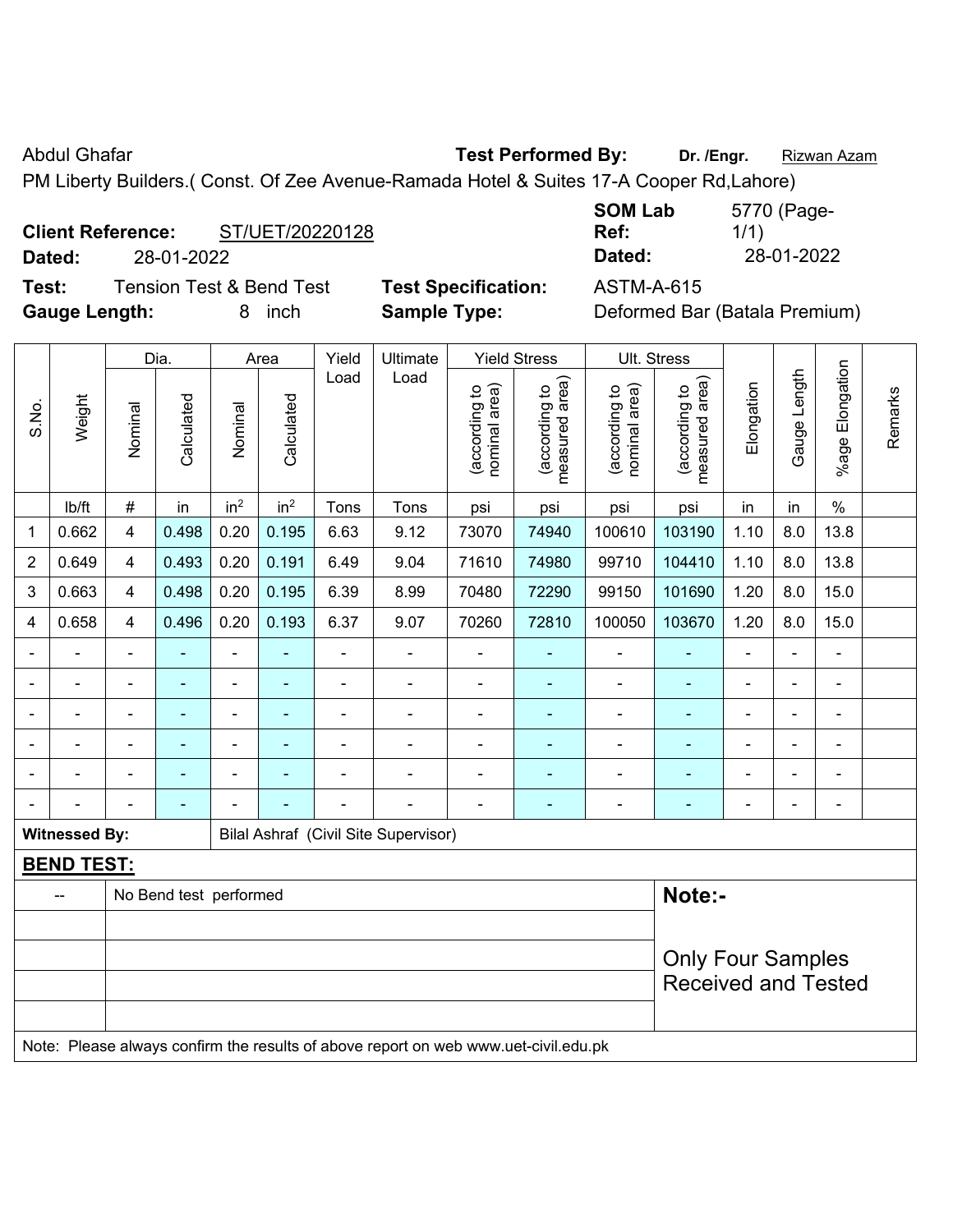Engr. Naveed Sadiq **Test Performed By: Dr. /Engr.** Asad Ali

RE Orbit Housing (The Spring Apartments Homes)

| <b>Client Reference:</b> | Nil |
|--------------------------|-----|
|--------------------------|-----|

**Dated:** 28-01-2022 **Dated:** 28-01-2022

**Test:** Tension Test & Bend Test **Test Specification: Gauge Length:** 8 inch **Sample Type:** Deformed Bar

| <b>SOM Lab</b><br>Ref: | 5773 (Page-<br>1/1) |
|------------------------|---------------------|
| Dated:                 | 28-01-2022          |
| <b>ASTM-A-615</b>      |                     |

|                |                                                                                     |                                                                  | Dia.       |                 | Area            | Yield | <b>Ultimate</b>                                                  |                                | <b>Yield Stress</b>                         |                                | Ult. Stress                     |            |              |                      |         |
|----------------|-------------------------------------------------------------------------------------|------------------------------------------------------------------|------------|-----------------|-----------------|-------|------------------------------------------------------------------|--------------------------------|---------------------------------------------|--------------------------------|---------------------------------|------------|--------------|----------------------|---------|
| S.No.          | Weight                                                                              | Nominal                                                          | Calculated | Nominal         | Calculated      | Load  | Load                                                             | nominal area)<br>(according to | (according to<br>neasured area)<br>measured | (according to<br>nominal area) | measured area)<br>(according to | Elongation | Gauge Length | Elongation<br>%age l | Remarks |
|                | lb/ft                                                                               | $\#$                                                             | in         | in <sup>2</sup> | in <sup>2</sup> | Tons  | Tons                                                             | psi                            | psi                                         | psi                            | psi                             | in         | in           | $\%$                 |         |
| 1              | 2.668                                                                               | 8                                                                | 0.999      | 0.79            | 0.784           | 23.82 | 34.10                                                            | 66510                          | 67020                                       | 95190                          | 95920                           | 1.40       | 8.0          | 17.5                 |         |
| $\overline{2}$ | 2.646                                                                               | 8                                                                | 0.995      | 0.79            | 0.778           | 24.18 | 34.51                                                            | 67500                          | 68550                                       | 96330                          | 97820                           | 1.20       | 8.0          | 15.0                 |         |
| 3              | 1.541                                                                               | 6                                                                | 0.759      | 0.44            | 0.453           | 14.78 | 20.82                                                            | 74090                          | 71960                                       | 104340                         | 101340                          | 1.10       | 8.0          | 13.8                 |         |
| $\overline{4}$ | 1.530                                                                               | 6                                                                | 0.757      | 0.44            | 0.450           | 14.90 | 20.66                                                            | 74700                          | 73040                                       | 103570                         | 101270                          | 1.30       | 8.0          | 16.3                 |         |
| 5              | 0.662                                                                               | 4                                                                | 0.498      | 0.20            | 0.195           | 6.60  | 8.99                                                             | 72730                          | 74600                                       | 99150                          | 101690                          | 1.10       | 8.0          | 13.8                 |         |
| 6              | 0.641                                                                               | $\overline{4}$                                                   | 0.489      | 0.20            | 0.188           | 6.60  | 9.09                                                             | 72730                          | 77370                                       | 100270                         | 106670                          | 1.10       | 8.0          | 13.8                 |         |
|                |                                                                                     |                                                                  |            |                 |                 |       |                                                                  |                                |                                             |                                |                                 |            |              |                      |         |
|                |                                                                                     |                                                                  |            |                 |                 |       | $\blacksquare$                                                   |                                |                                             |                                |                                 |            |              | $\blacksquare$       |         |
|                |                                                                                     |                                                                  |            | $\blacksquare$  |                 |       | $\blacksquare$                                                   | $\blacksquare$                 | $\overline{\phantom{a}}$                    | $\blacksquare$                 | ٠                               | -          |              | -                    |         |
|                |                                                                                     |                                                                  |            | ä,              |                 | Ē,    | $\blacksquare$                                                   | $\blacksquare$                 | $\blacksquare$                              | $\blacksquare$                 | $\blacksquare$                  | ä,         |              | ä,                   |         |
|                |                                                                                     |                                                                  |            |                 |                 |       |                                                                  |                                |                                             |                                |                                 |            |              |                      |         |
|                | <b>BEND TEST:</b>                                                                   |                                                                  |            |                 |                 |       |                                                                  |                                |                                             |                                |                                 |            |              |                      |         |
|                | #8                                                                                  |                                                                  |            |                 |                 |       | Sample bend through 180 degrees Satisfactorily without any crack |                                |                                             |                                | Note:-                          |            |              |                      |         |
|                | #6                                                                                  | Sample bend through 180 degrees Satisfactorily without any crack |            |                 |                 |       |                                                                  |                                |                                             |                                |                                 |            |              |                      |         |
|                | #4                                                                                  | Sample bend through 180 degrees Satisfactorily without any crack |            |                 |                 |       |                                                                  |                                |                                             |                                | <b>Only Nine Samples</b>        |            |              |                      |         |
|                |                                                                                     |                                                                  |            |                 |                 |       |                                                                  |                                |                                             |                                | <b>Received and Tested</b>      |            |              |                      |         |
|                |                                                                                     |                                                                  |            |                 |                 |       |                                                                  |                                |                                             |                                |                                 |            |              |                      |         |
|                | Note: Please always confirm the results of above report on web www.uet-civil.edu.pk |                                                                  |            |                 |                 |       |                                                                  |                                |                                             |                                |                                 |            |              |                      |         |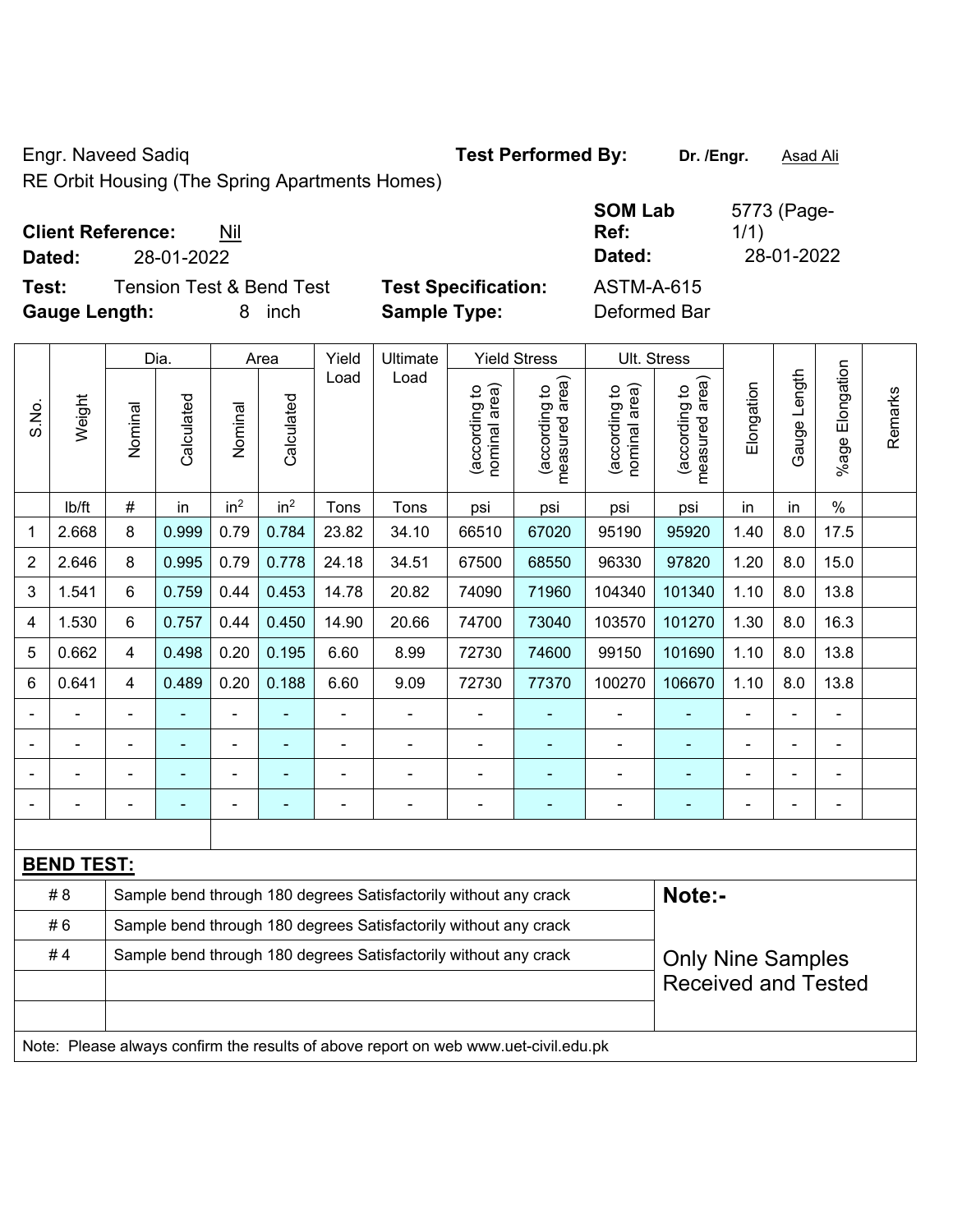Ajaz Dogar **Test Performed By:** Dr. /Engr. **Asad Ali Gillani** Ajaz Dogar

Sonehri Developers Sahiwal.(Central Mall Sahiwal)

| <b>Client Reference:</b> | Nil |
|--------------------------|-----|
|--------------------------|-----|

**Dated:** 28-01-2022 **Dated:** 28-01-2022

**Test:** Tension Test & Bend Test **Test Specification:** ASTM-A-615 **Gauge Length:** 8 inch **Sample Type:** Deformed Bar (FF Steel)

| <b>SOM Lab</b> | 5774 (Page- |
|----------------|-------------|
| Ref:           | 1/1)        |
| Dated:         | 28-01-2022  |
|                |             |

|                |                   |                                                                  | Dia.       |                 | Area            | Yield | Ultimate                                                                            |                                | <b>Yield Stress</b>             |                                | Ult. Stress                     |            |              |                       |         |
|----------------|-------------------|------------------------------------------------------------------|------------|-----------------|-----------------|-------|-------------------------------------------------------------------------------------|--------------------------------|---------------------------------|--------------------------------|---------------------------------|------------|--------------|-----------------------|---------|
| S.No.          | Weight            | Nominal                                                          | Calculated | Nominal         | Calculated      | Load  | Load                                                                                | nominal area)<br>(according to | (according to<br>measured area) | nominal area)<br>(according to | (according to<br>measured area) | Elongation | Gauge Length | Elongation<br>$%$ age | Remarks |
|                | lb/ft             | $\#$                                                             | in         | in <sup>2</sup> | in <sup>2</sup> | Tons  | Tons                                                                                | psi                            | psi                             | psi                            | psi                             | in         | in           | $\frac{0}{0}$         |         |
| 1              | 2.650             | 8                                                                | 0.996      | 0.79            | 0.779           | 26.71 | 40.47                                                                               | 74560                          | 75610                           | 112980                         | 114570                          | 1.10       | 8.0          | 13.8                  |         |
| $\overline{2}$ | 2.649             | 8                                                                | 0.995      | 0.79            | 0.778           | 27.42 | 40.59                                                                               | 76550                          | 77730                           | 113320                         | 115070                          | 1.10       | 8.0          | 13.8                  |         |
| 3              | 1.506             | 6                                                                | 0.751      | 0.44            | 0.443           | 13.93 | 20.10                                                                               | 69850                          | 69380                           | 100760                         | 100080                          | 1.50       | 8.0          | 18.8                  |         |
| 4              | 1.508             | 6                                                                | 0.751      | 0.44            | 0.443           | 13.99 | 20.20                                                                               | 70100                          | 69630                           | 101270                         | 100590                          | 1.50       | 8.0          | 18.8                  |         |
| 5              | 0.666             | 4                                                                | 0.500      | 0.20            | 0.196           | 6.85  | 8.89                                                                                | 75540                          | 77080                           | 98020                          | 100020                          | 1.20       | 8.0          | 15.0                  |         |
| $\,6$          | 0.666             | $\overline{\mathbf{4}}$                                          | 0.500      | 0.20            | 0.196           | 6.85  | 8.89                                                                                | 75540                          | 77080                           | 98020                          | 100020                          | 1.30       | 8.0          | 16.3                  |         |
|                |                   |                                                                  | L,         | $\blacksquare$  |                 | L,    | ä,                                                                                  |                                | ٠                               | $\blacksquare$                 | $\blacksquare$                  |            |              | $\blacksquare$        |         |
|                |                   |                                                                  |            | $\blacksquare$  |                 |       |                                                                                     | ä,                             | $\blacksquare$                  | ä,                             | ÷,                              |            |              | $\blacksquare$        |         |
|                |                   |                                                                  |            | $\blacksquare$  |                 |       |                                                                                     |                                | ۳                               |                                | ÷,                              |            |              |                       |         |
|                |                   |                                                                  |            | $\blacksquare$  |                 |       | $\blacksquare$                                                                      | $\overline{\phantom{0}}$       | $\overline{\phantom{0}}$        | $\blacksquare$                 | ۳                               |            |              | $\blacksquare$        |         |
|                |                   |                                                                  |            |                 |                 |       |                                                                                     |                                |                                 |                                |                                 |            |              |                       |         |
|                | <b>BEND TEST:</b> |                                                                  |            |                 |                 |       |                                                                                     |                                |                                 |                                |                                 |            |              |                       |         |
|                | # 8               |                                                                  |            |                 |                 |       | Sample bend through 180 degrees Satisfactorily without any crack                    |                                |                                 |                                | Note:-                          |            |              |                       |         |
|                | #6                | Sample bend through 180 degrees Satisfactorily without any crack |            |                 |                 |       |                                                                                     |                                |                                 |                                |                                 |            |              |                       |         |
|                | #4                | Sample bend through 180 degrees Satisfactorily without any crack |            |                 |                 |       |                                                                                     |                                |                                 |                                | <b>Only Nine Samples</b>        |            |              |                       |         |
|                |                   |                                                                  |            |                 |                 |       |                                                                                     |                                |                                 |                                | <b>Received and Tested</b>      |            |              |                       |         |
|                |                   |                                                                  |            |                 |                 |       |                                                                                     |                                |                                 |                                |                                 |            |              |                       |         |
|                |                   |                                                                  |            |                 |                 |       | Note: Please always confirm the results of above report on web www.uet-civil.edu.pk |                                |                                 |                                |                                 |            |              |                       |         |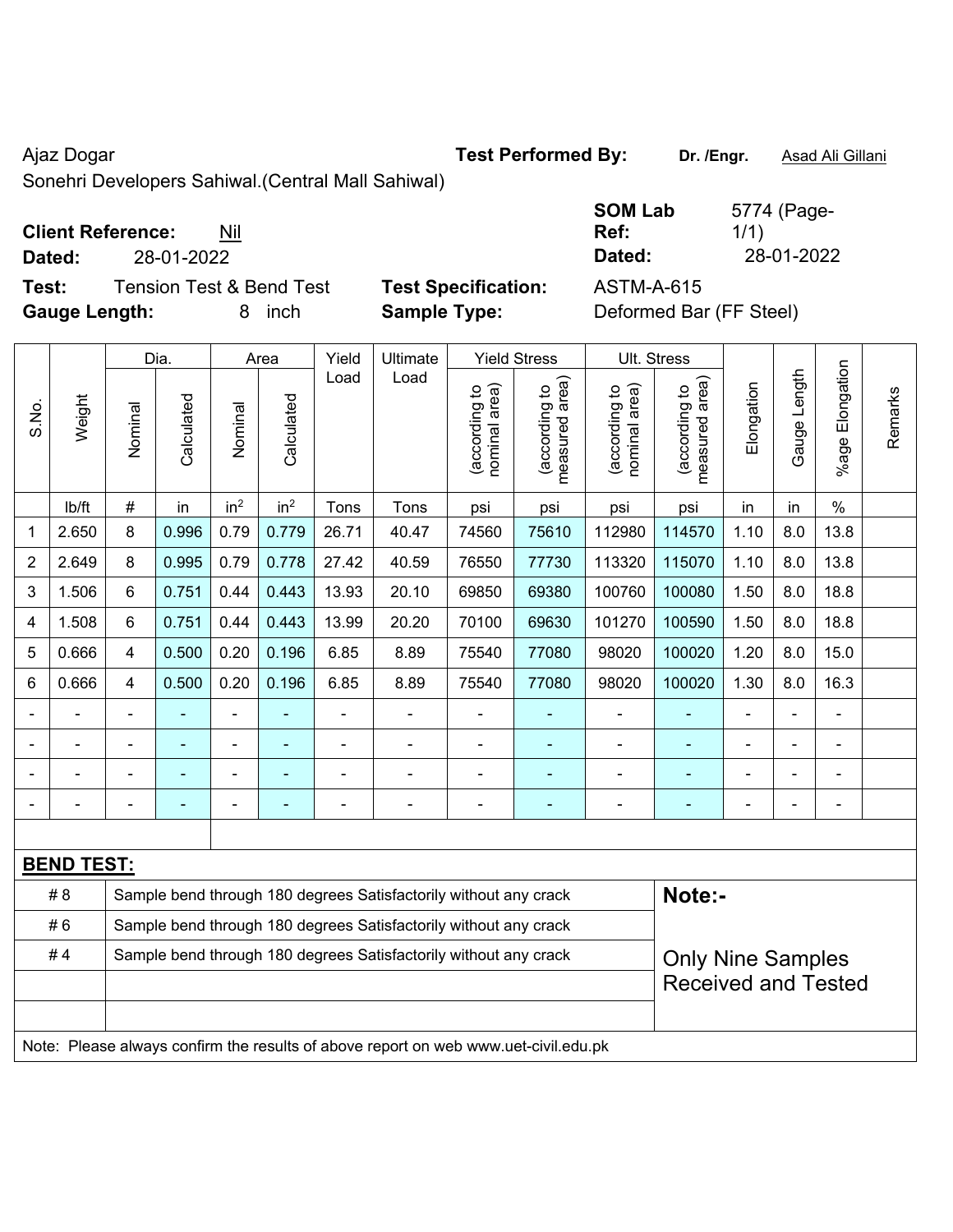Manohar Lal **Manohar Lal** *Test Performed By:* **Dr. /Engr.** S Asad Ali Gillani

RE Nespak,Hafizabad(Dualization of Rd From Grw to M-2 Interchange at Kot Sarwar Via Hafizabad)

|        | <b>Client Reference:</b> | SA-466F/103/GH/ML/Lab/02            |                  |
|--------|--------------------------|-------------------------------------|------------------|
| Dated: | 27-01-2022               |                                     |                  |
| Test:  |                          | <b>Tension Test &amp; Bend Test</b> | <b>Test Spec</b> |
|        |                          |                                     |                  |

**SOM Lab Ref:**  5775 (Page-1/1) **Dated:** 27-01-2022 **Dated:** 28-01-2022 **Textion:** ASTM-A-615

**Gauge Length:** 8 inch **Sample Type:** Deformed Bar

|                |                                                                                     |                                                                  | Dia.                                                             |                 | Area            | Yield          | Ultimate                                                         |                                | <b>Yield Stress</b>             | Ult. Stress                    |                                 |            |              |                       |         |
|----------------|-------------------------------------------------------------------------------------|------------------------------------------------------------------|------------------------------------------------------------------|-----------------|-----------------|----------------|------------------------------------------------------------------|--------------------------------|---------------------------------|--------------------------------|---------------------------------|------------|--------------|-----------------------|---------|
| S.No.          | Weight                                                                              | Nominal                                                          | Calculated                                                       | Nominal         | Calculated      | Load           | Load                                                             | nominal area)<br>(according to | (according to<br>measured area) | nominal area)<br>(according to | (according to<br>measured area) | Elongation | Gauge Length | Elongation<br>$%$ age | Remarks |
|                | lb/ft                                                                               | $\#$                                                             | in                                                               | in <sup>2</sup> | in <sup>2</sup> | Tons           | Tons                                                             | psi                            | psi                             | psi                            | psi                             | in         | in           | $\%$                  |         |
| $\mathbf{1}$   | 2.606                                                                               | 8                                                                | 0.988                                                            | 0.79            | 0.766           | 25.99          | 34.61                                                            | 72570                          | 74840                           | 96620                          | 99640                           | 1.40       | 8.0          | 17.5                  |         |
| $\overline{2}$ | 2.597                                                                               | 8                                                                | 0.986                                                            | 0.79            | 0.763           | 25.74          | 34.30                                                            | 71860                          | 74400                           | 95760                          | 99150                           | 1.60       | 8.0          | 20.0                  |         |
| 3              | 1.484                                                                               | 6                                                                | 0.745                                                            | 0.44            | 0.436           | 14.93          | 20.54                                                            | 74860                          | 75540                           | 102960                         | 103900                          | 1.20       | 8.0          | 15.0                  |         |
| 4              | 1.483                                                                               | 6                                                                | 0.745                                                            | 0.44            | 0.436           | 14.78          | 20.56                                                            | 74090                          | 74770                           | 103060                         | 104000                          | 1.00       | 8.0          | 12.5                  |         |
| $\sqrt{5}$     | 0.675                                                                               | $\overline{\mathbf{4}}$                                          | 0.502                                                            | 0.20            | 0.198           | 6.32           | 8.41                                                             | 69700                          | 70400                           | 92740                          | 93680                           | 1.50       | 8.0          | 18.8                  |         |
| $\,6\,$        | 0.665                                                                               | $\overline{4}$                                                   | 0.498                                                            | 0.20            | 0.195           | 5.71           | 7.92                                                             | 62950                          | 64570                           | 87340                          | 89580                           | 1.60       | 8.0          | 20.0                  |         |
|                |                                                                                     |                                                                  |                                                                  |                 |                 | $\blacksquare$ |                                                                  |                                |                                 |                                |                                 |            |              |                       |         |
|                |                                                                                     |                                                                  |                                                                  |                 | $\blacksquare$  | $\blacksquare$ | $\overline{\phantom{0}}$                                         | $\overline{\phantom{a}}$       | ÷                               | $\blacksquare$                 |                                 |            |              | $\blacksquare$        |         |
|                |                                                                                     |                                                                  |                                                                  | $\blacksquare$  | ä,              | $\blacksquare$ | $\blacksquare$                                                   | $\blacksquare$                 | ۰                               | $\blacksquare$                 |                                 |            |              | $\blacksquare$        |         |
|                |                                                                                     |                                                                  |                                                                  |                 | ÷               | $\overline{a}$ | $\blacksquare$                                                   | $\blacksquare$                 | ۰                               | $\blacksquare$                 |                                 | ۰          |              | $\blacksquare$        |         |
|                |                                                                                     |                                                                  |                                                                  |                 |                 |                |                                                                  |                                |                                 |                                |                                 |            |              |                       |         |
|                | <b>BEND TEST:</b>                                                                   |                                                                  |                                                                  |                 |                 |                |                                                                  |                                |                                 |                                |                                 |            |              |                       |         |
|                | # 8                                                                                 |                                                                  |                                                                  |                 |                 |                | Sample bend through 180 degrees Satisfactorily without any crack |                                |                                 |                                | Note:-                          |            |              |                       |         |
|                | #6                                                                                  |                                                                  | Sample bend through 180 degrees Satisfactorily without any crack |                 |                 |                |                                                                  |                                |                                 |                                |                                 |            |              |                       |         |
|                | #4                                                                                  | Sample bend through 180 degrees Satisfactorily without any crack |                                                                  |                 |                 |                |                                                                  |                                |                                 | <b>Only Nine Samples</b>       |                                 |            |              |                       |         |
|                |                                                                                     |                                                                  |                                                                  |                 |                 |                |                                                                  |                                |                                 |                                | <b>Received and Tested</b>      |            |              |                       |         |
|                |                                                                                     |                                                                  |                                                                  |                 |                 |                |                                                                  |                                |                                 |                                |                                 |            |              |                       |         |
|                | Note: Please always confirm the results of above report on web www.uet-civil.edu.pk |                                                                  |                                                                  |                 |                 |                |                                                                  |                                |                                 |                                |                                 |            |              |                       |         |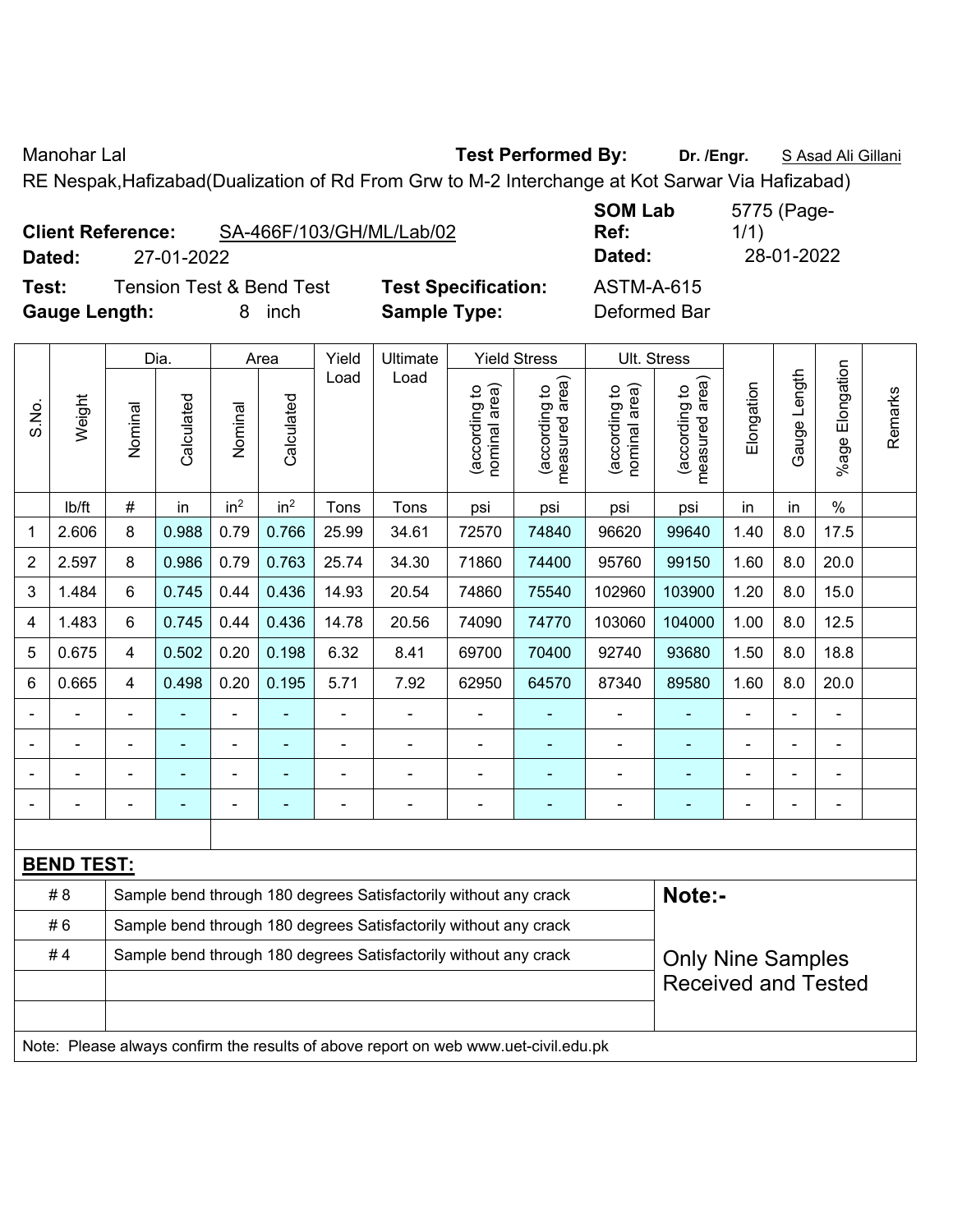Premier Developer & Builders **Test Performed By:** Dr. /Engr. **S. Asad Ali Gillani** Project Manager .(Lyallpur Galleria-II Near Four Season Colony Samundri Rd,FSD)

**Client Reference:** LG-II/006 **SOM Lab Ref:**  5776 (Page-1/1) **Dated:** 26-01-2022 **Dated:** 28-01-2022 **Test:** Tension Test & Bend Test **Test Specification:** ASTM-A-615 **Gauge Length:** 8 inch **Sample Type:** Deformed Bar

|                |                                                                                     |                                                                  | Dia.           |                 | Area            | Yield          | Ultimate                                                         |                                | <b>Yield Stress</b>             |                                | Ult. Stress                     |                          |                |                 |         |
|----------------|-------------------------------------------------------------------------------------|------------------------------------------------------------------|----------------|-----------------|-----------------|----------------|------------------------------------------------------------------|--------------------------------|---------------------------------|--------------------------------|---------------------------------|--------------------------|----------------|-----------------|---------|
| S.No.          | Weight                                                                              | Nominal                                                          | Calculated     | Nominal         | Calculated      | Load           | Load                                                             | nominal area)<br>(according to | measured area)<br>(according to | nominal area)<br>(according to | measured area)<br>(according to | Elongation               | Gauge Length   | %age Elongation | Remarks |
|                | lb/ft                                                                               | #                                                                | in             | in <sup>2</sup> | in <sup>2</sup> | Tons           | Tons                                                             | psi                            | psi                             | psi                            | psi                             | in                       | in             | $\frac{0}{0}$   |         |
| 1              | 1.496                                                                               | 6                                                                | 0.748          | 0.44            | 0.440           | 14.80          | 22.04                                                            | 74190                          | 74190                           | 110470                         | 110470                          | 1.00                     | 8.0            | 12.5            |         |
| $\overline{2}$ | 0.662                                                                               | $\overline{4}$                                                   | 0.498          | 0.20            | 0.195           | 6.85           | 9.38                                                             | 75540                          | 77480                           | 103420                         | 106070                          | 1.10                     | 8.0            | 13.8            |         |
|                |                                                                                     |                                                                  |                | $\blacksquare$  |                 | $\blacksquare$ | $\blacksquare$                                                   |                                | ۰                               | $\blacksquare$                 |                                 | $\blacksquare$           | L.             | ä,              |         |
|                |                                                                                     | $\blacksquare$                                                   | $\blacksquare$ | $\blacksquare$  | $\blacksquare$  | $\blacksquare$ | $\blacksquare$                                                   | $\blacksquare$                 | ٠                               | $\overline{a}$                 | $\blacksquare$                  | $\blacksquare$           | $\blacksquare$ | $\blacksquare$  |         |
| $\overline{a}$ |                                                                                     | $\blacksquare$                                                   | ÷              | $\blacksquare$  | $\blacksquare$  | $\blacksquare$ | $\blacksquare$                                                   | $\blacksquare$                 | $\blacksquare$                  | $\blacksquare$                 | ÷                               | ÷                        | ÷              | $\blacksquare$  |         |
|                |                                                                                     | $\blacksquare$                                                   | $\blacksquare$ | $\blacksquare$  | $\blacksquare$  | $\blacksquare$ | ۰                                                                | $\blacksquare$                 | ٠                               | $\overline{a}$                 | $\blacksquare$                  | $\overline{a}$           | ä,             | $\blacksquare$  |         |
|                | ä,                                                                                  | $\blacksquare$                                                   | $\blacksquare$ | $\blacksquare$  | ÷,              | $\blacksquare$ | ÷.                                                               | $\blacksquare$                 | ÷                               | $\blacksquare$                 | Ē,                              | ÷,                       | ä,             | $\blacksquare$  |         |
|                | $\blacksquare$                                                                      | $\blacksquare$                                                   | $\blacksquare$ | $\blacksquare$  | ٠               | $\blacksquare$ | $\blacksquare$                                                   | $\blacksquare$                 | ۰                               | $\blacksquare$                 | ä,                              | $\overline{\phantom{0}}$ | $\overline{a}$ | $\blacksquare$  |         |
|                |                                                                                     |                                                                  |                | $\blacksquare$  |                 |                |                                                                  | $\blacksquare$                 | ۰                               | $\blacksquare$                 | Ē.                              |                          |                | $\blacksquare$  |         |
|                |                                                                                     |                                                                  |                |                 |                 |                | ÷                                                                | $\blacksquare$                 | ٠                               | $\blacksquare$                 | Ē.                              | $\blacksquare$           | $\blacksquare$ | $\blacksquare$  |         |
|                |                                                                                     |                                                                  |                |                 |                 |                |                                                                  |                                |                                 |                                |                                 |                          |                |                 |         |
|                | <b>BEND TEST:</b>                                                                   |                                                                  |                |                 |                 |                |                                                                  |                                |                                 |                                |                                 |                          |                |                 |         |
|                | #6                                                                                  |                                                                  |                |                 |                 |                | Sample bend through 180 degrees Satisfactorily without any crack |                                |                                 |                                | Note:-                          |                          |                |                 |         |
|                | #4                                                                                  | Sample bend through 180 degrees Satisfactorily without any crack |                |                 |                 |                |                                                                  |                                |                                 |                                |                                 |                          |                |                 |         |
|                |                                                                                     |                                                                  |                |                 |                 |                |                                                                  |                                |                                 |                                | <b>Only Four Samples</b>        |                          |                |                 |         |
|                |                                                                                     |                                                                  |                |                 |                 |                |                                                                  |                                |                                 |                                | <b>Received and Tested</b>      |                          |                |                 |         |
|                |                                                                                     |                                                                  |                |                 |                 |                |                                                                  |                                |                                 |                                |                                 |                          |                |                 |         |
|                | Note: Please always confirm the results of above report on web www.uet-civil.edu.pk |                                                                  |                |                 |                 |                |                                                                  |                                |                                 |                                |                                 |                          |                |                 |         |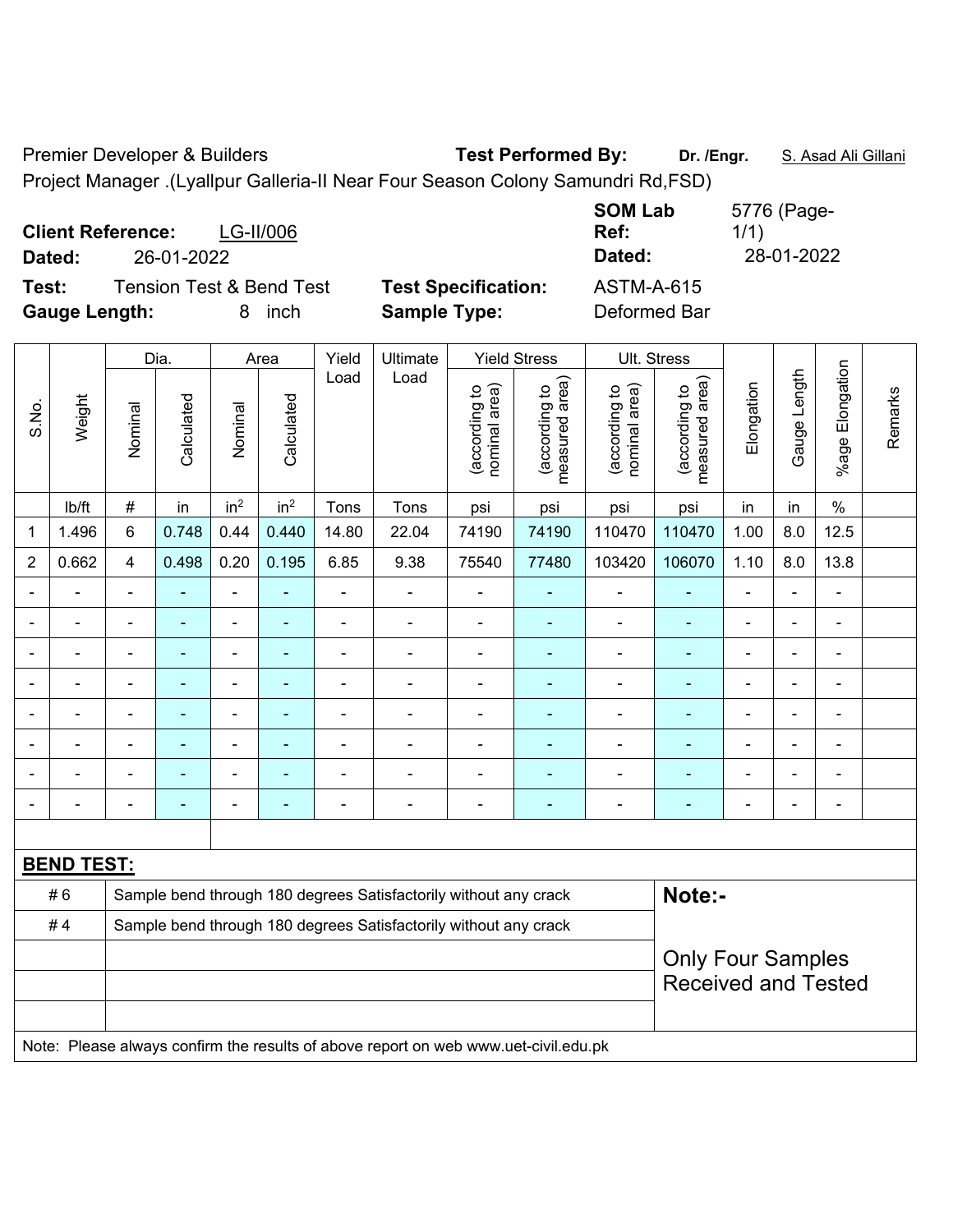Engr. Usman Khalid **Test Performed By: Dr. /Engr.** Asad Ali Gillani

P & CE Izhar Const. Pvt.Ltd.(Const. Of Ocean Ceramic Tile Project At M-3 Industrial Area FSD)

| <b>Client Reference:</b> |            | ICPL/CONST-OCT/22/006 |
|--------------------------|------------|-----------------------|
| Dated:                   | 28-01-2022 |                       |

**Test:** Tension Test & Bend Test **Test Specification:** ASTM-A-615 **Gauge Length:** 8 inch **Sample Type:** Deformed Bar (Mughal Steel)

**SOM Lab Ref:**  5778 (Page-1/1) **Dated:** 28-01-2022 **Dated:** 28-01-2022

|                |                   |                                                                  | Dia.           |                          | Area                     | Yield          | Ultimate                                                                            |                                | <b>Yield Stress</b>             |                                | Ult. Stress                     |                |                |                          |         |
|----------------|-------------------|------------------------------------------------------------------|----------------|--------------------------|--------------------------|----------------|-------------------------------------------------------------------------------------|--------------------------------|---------------------------------|--------------------------------|---------------------------------|----------------|----------------|--------------------------|---------|
| S.No.          | Weight            | Nominal                                                          | Calculated     | Nominal                  | Calculated               | Load           | Load                                                                                | nominal area)<br>(according to | (according to<br>measured area) | nominal area)<br>(according to | (according to<br>measured area) | Elongation     | Gauge Length   | Elongation<br>$%$ age I  | Remarks |
|                | Ib/ft             | $\#$                                                             | in             | in <sup>2</sup>          | in <sup>2</sup>          | Tons           | Tons                                                                                | psi                            | psi                             | psi                            | psi                             | in             | in             | $\%$                     |         |
| 1              | 1.521             | $\,6\,$                                                          | 0.754          | 0.44                     | 0.447                    | 15.19          | 18.91                                                                               | 76130                          | 74940                           | 94780                          | 93300                           | 1.00           | 8.0            | 12.5                     |         |
| $\overline{2}$ | 1.527             | $6\phantom{a}$                                                   | 0.756          | 0.44                     | 0.449                    | 15.44          | 19.06                                                                               | 77410                          | 75860                           | 95550                          | 93630                           | 1.20           | 8.0            | 15.0                     |         |
| $\blacksquare$ | $\blacksquare$    | $\blacksquare$                                                   | $\blacksquare$ | $\blacksquare$           | $\blacksquare$           | ÷,             | $\blacksquare$                                                                      | $\blacksquare$                 | ٠                               | $\overline{\phantom{a}}$       | $\blacksquare$                  | $\blacksquare$ | $\blacksquare$ | $\blacksquare$           |         |
|                | ÷,                | $\blacksquare$                                                   | $\blacksquare$ | $\blacksquare$           | $\overline{\phantom{a}}$ | $\blacksquare$ | $\overline{a}$                                                                      | $\blacksquare$                 | $\blacksquare$                  | $\blacksquare$                 | $\blacksquare$                  | $\blacksquare$ | ÷,             | $\blacksquare$           |         |
|                | $\blacksquare$    | $\blacksquare$                                                   | $\blacksquare$ | $\blacksquare$           | $\blacksquare$           | $\blacksquare$ | $\blacksquare$                                                                      | $\overline{\phantom{a}}$       | ÷                               | $\overline{\phantom{a}}$       | $\blacksquare$                  | $\blacksquare$ | $\blacksquare$ | $\blacksquare$           |         |
|                | L.                |                                                                  | $\blacksquare$ | $\blacksquare$           |                          | $\blacksquare$ |                                                                                     | $\blacksquare$                 | $\blacksquare$                  | $\blacksquare$                 | $\blacksquare$                  |                | ÷              | Ē,                       |         |
|                |                   |                                                                  | $\blacksquare$ | $\blacksquare$           |                          |                |                                                                                     | $\overline{\phantom{0}}$       | ٠                               | ۰                              | ۰                               |                | $\overline{a}$ | $\blacksquare$           |         |
|                | $\blacksquare$    |                                                                  | $\blacksquare$ | $\blacksquare$           |                          |                |                                                                                     | $\blacksquare$                 | ÷                               |                                | $\blacksquare$                  | ۰              | $\blacksquare$ | $\blacksquare$           |         |
|                |                   |                                                                  | ÷              | $\blacksquare$           |                          |                |                                                                                     | ÷                              | $\overline{a}$                  | ۰                              | $\blacksquare$                  | ä,             | -              | $\blacksquare$           |         |
|                |                   | $\blacksquare$                                                   | $\blacksquare$ | $\overline{\phantom{0}}$ | $\blacksquare$           | $\blacksquare$ | $\blacksquare$                                                                      | $\blacksquare$                 | ۰                               | $\blacksquare$                 | ۰                               | $\blacksquare$ | ÷              | $\overline{\phantom{a}}$ |         |
|                |                   |                                                                  |                |                          |                          |                |                                                                                     |                                |                                 |                                |                                 |                |                |                          |         |
|                | <b>BEND TEST:</b> |                                                                  |                |                          |                          |                |                                                                                     |                                |                                 |                                |                                 |                |                |                          |         |
|                | #6                | Sample bend through 180 degrees Satisfactorily without any crack |                |                          |                          |                |                                                                                     |                                |                                 |                                | Note:-                          |                |                |                          |         |
|                |                   |                                                                  |                |                          |                          |                |                                                                                     |                                |                                 |                                |                                 |                |                |                          |         |
|                |                   |                                                                  |                |                          |                          |                |                                                                                     |                                |                                 |                                | <b>Only Three Samples</b>       |                |                |                          |         |
|                |                   |                                                                  |                |                          |                          |                |                                                                                     |                                |                                 |                                | <b>Received and Tested</b>      |                |                |                          |         |
|                |                   |                                                                  |                |                          |                          |                | Note: Please always confirm the results of above report on web www.uet-civil.edu.pk |                                |                                 |                                |                                 |                |                |                          |         |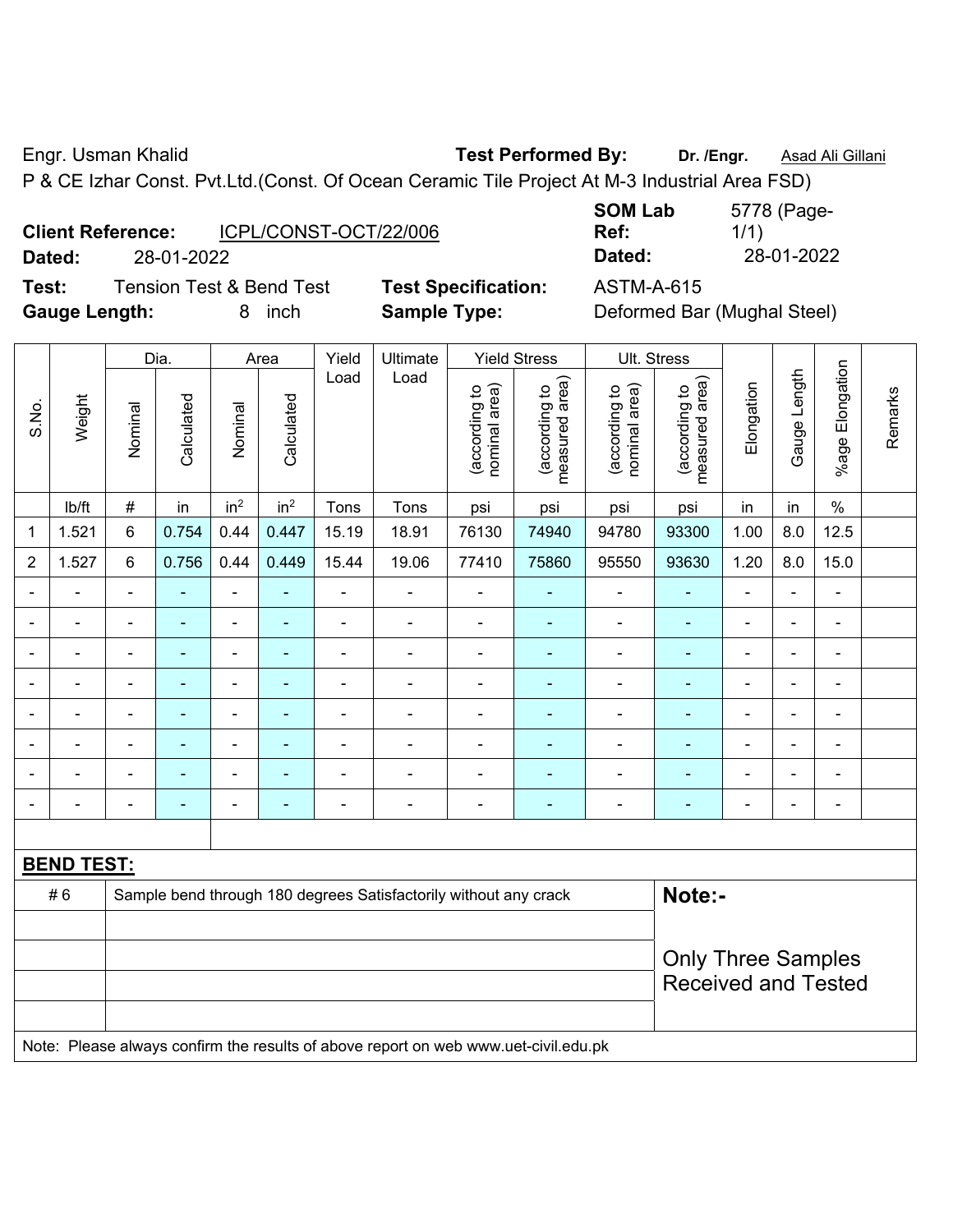Muhammad Adnan Alam Resident Engineer, ACES Site office RGC DHA Multan. (Ring Road Rumanza Golf Course,DHA Multan)

**Client Reference:** ACES-DHAM-GGRR-<br>
Dated: 26-01-2022 **SOM Laboratory Reference:** CED/SOM/5772(Page-1/1) Dated: 28-01-2022 **Test:** Compressive Strength Tests Sample Type: CAT - EYES (Brand -3M) **Test Specification:** ASTM-D4280

| Sr.<br>No.  | <b>Sample</b><br><b>Type</b> | <b>Top</b><br><b>Dimensions</b><br>(mm) | <b>Bottom</b><br><b>Dimensions</b><br>(mm) | <b>Thickness</b><br>(mm) | <b>Inclination</b><br>(Degree) | <b>Compression</b><br>Load (Kg) |
|-------------|------------------------------|-----------------------------------------|--------------------------------------------|--------------------------|--------------------------------|---------------------------------|
| $\mathbf 1$ | Yellow<br>Cat-Eyes           | 70.7 x 44.3                             | 88.75 x 71.7                               | 15.2                     | $30.16^{\circ}$                | 13465                           |
| 2           | Yellow<br>Cat-Eyes           | 70.5 x 43.5                             | 88.70 x 72.1                               | 15.1                     | 29.33°                         | 13600                           |

## **Test Results**

 **Note:** Please always confirm the results of above report on web: www.uet-civil.edu.pk